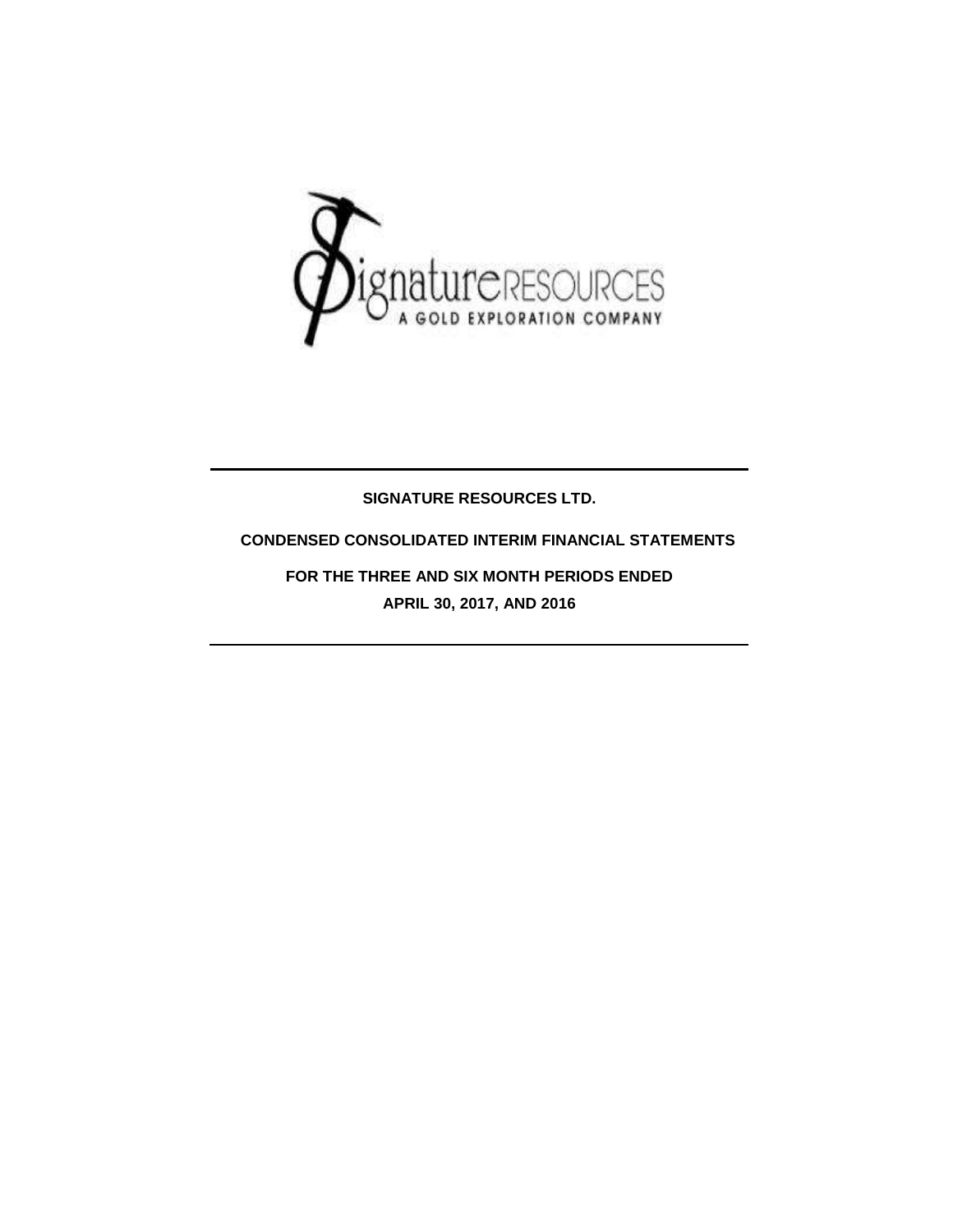#### **Notice of No Auditor Review of Interim Financial Statements**

Under National Instrument 51-102, Part 4, subsection 4.3(3)(a), if an auditor has not performed a review of the interim financial statements, they must be accompanied by a notice indicating that the financial statements have not been reviewed by an auditor.

The management of Signature Resources Ltd. is responsible for the preparation of the accompanying unaudited condensed consolidated interim financial statements. The unaudited condensed consolidated interim financial statement have been prepared in accordance with International Financial Reporting Standards and are considered by management to present fairly the consolidated financial position, operating results and cash flows of the Company.

The Company's independent auditor has not performed a review of these financial statements in accordance with standards established by the Chartered Professional Accountants of Canada for a review of interim financial statements by an entity's auditor. These unaudited condensed consolidated interim financial statements include all adjustments, consisting of normal and recurring items, that management considers necessary for a fair presentation of the consolidated financial position, results of operations and cash flows.

"Walter Hanych" "Jonathan Held"

Walter Hanych, Jonathan Held, Chief Executive Officer Chief Financial Officer

June 20, 2017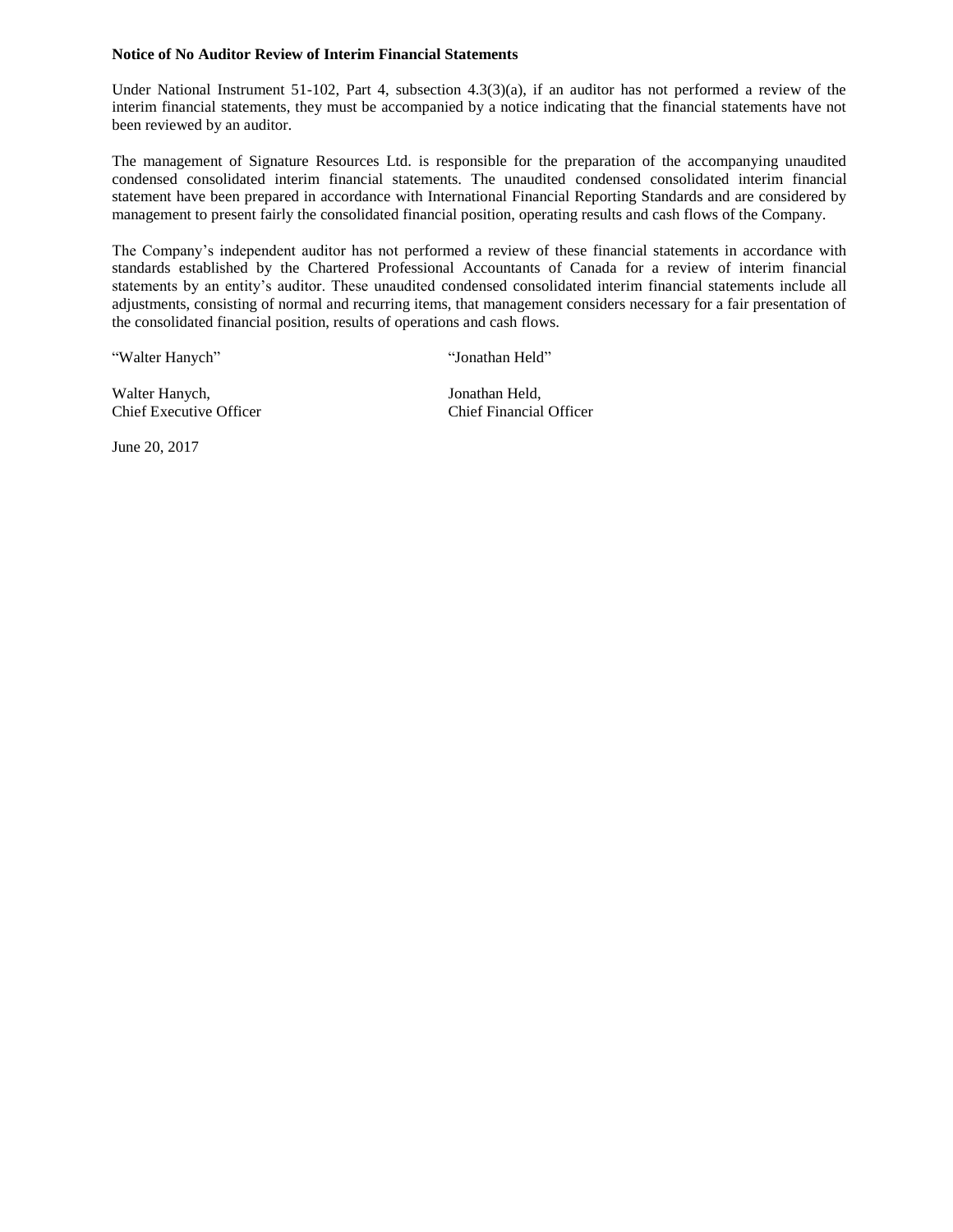# **SIGNATURE RESOURCES LTD. CONDENSED CONSOLIDATED INTERIM STATEMENTS OF FINANCIAL POSITION AS AT**

**(Expressed in Canadian dollars)**

|                |                           | October 31                                                                                                                                                             |
|----------------|---------------------------|------------------------------------------------------------------------------------------------------------------------------------------------------------------------|
| <b>Note</b>    | 2017                      | 2016                                                                                                                                                                   |
|                |                           |                                                                                                                                                                        |
|                |                           | \$                                                                                                                                                                     |
|                |                           |                                                                                                                                                                        |
|                |                           | 50,568                                                                                                                                                                 |
| $\overline{4}$ |                           | 300,000                                                                                                                                                                |
|                |                           | 41,526                                                                                                                                                                 |
|                |                           | 44,936                                                                                                                                                                 |
|                | 245,846                   | 437,030                                                                                                                                                                |
|                |                           | 26,547                                                                                                                                                                 |
| 6              |                           | 3,180,166                                                                                                                                                              |
|                | 3,720,056                 | 3,643,743                                                                                                                                                              |
|                |                           |                                                                                                                                                                        |
|                |                           |                                                                                                                                                                        |
|                |                           | 1,101,912                                                                                                                                                              |
|                |                           |                                                                                                                                                                        |
|                |                           | 13,402<br>1,115,314                                                                                                                                                    |
|                |                           |                                                                                                                                                                        |
| 10             | 239,300                   | 235,535                                                                                                                                                                |
|                | 1,322,123                 | 1,350,849                                                                                                                                                              |
|                |                           |                                                                                                                                                                        |
|                |                           | 3,394,357                                                                                                                                                              |
|                |                           | 824,942                                                                                                                                                                |
|                |                           | (1,926,405)                                                                                                                                                            |
|                | 2,397,933                 | 2,292,894                                                                                                                                                              |
|                |                           | 3,643,743                                                                                                                                                              |
|                | 5<br>7,9<br>14<br>10<br>8 | \$<br>144,316<br>50,000<br>22,857<br>28,673<br>23,352<br>3,450,858<br>1,052,213<br>16,985<br>13,625<br>1,082,823<br>3,690,845<br>857,042<br>(2, 149, 954)<br>3,720,056 |

NATURE OF BUSINESS AND CONTINUING OPERATIONS (Note 1) COMMITMENTS AND CONTINGENCIES (Notes 6 & 11)

*"Signed" "Signed"*

Keith McDowell, Director New Stephen Timms, Director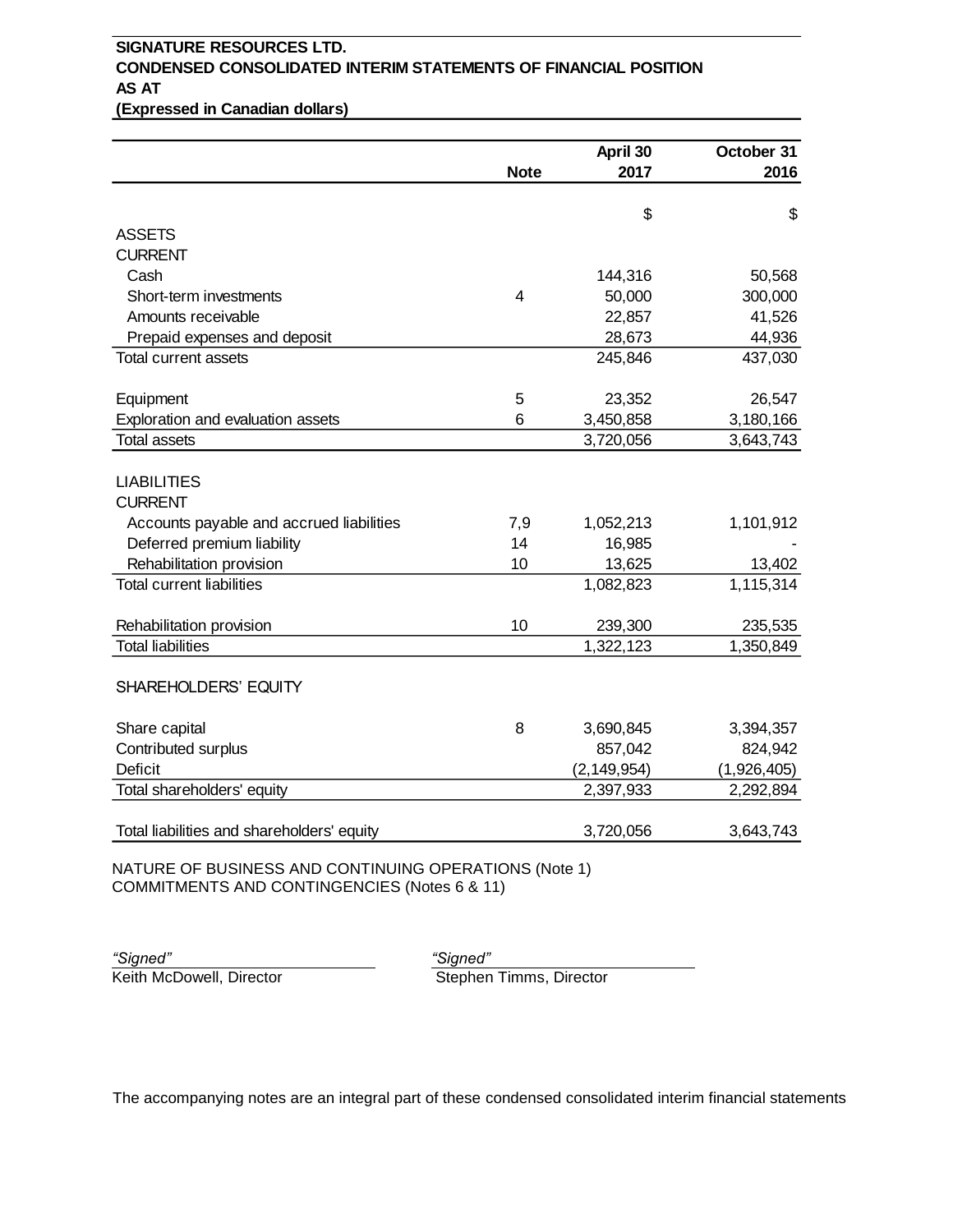### **SIGNATURE RESOURCES LTD. CONDENSED CONSOLIDATED INTERIM STATEMENTS OF LOSS AND COMPREHENSIVE LOSS FOR THE THREE AND SIX MONTH PERIODS ENDED APRIL 30,**

**(Expressed in Canadian dollars)**

|                                                             | Three months ended, |            | Six months ended, |            |
|-------------------------------------------------------------|---------------------|------------|-------------------|------------|
|                                                             | 2017                | 2016       | 2017              | 2016       |
|                                                             | \$                  | \$         | \$                | \$         |
| <b>GENERAL AND ADMINISTRATION</b>                           |                     |            |                   |            |
| Salaries and wages (Note 7)                                 | 60,000              | 24,000     | 120,000           | 48,000     |
| Office and general                                          | 45,985              | 10,681     | 81,398            | 17,317     |
| Professional fees                                           | 10,160              | 9,587      | 13,010            | 25,050     |
| Accretion expense (Note 10)                                 | 2,002               | 1,939      | 3,988             | 3,862      |
| Share-based payments (Notes 7 & 8)                          | 8,592               | 568        | 26,482            | 1,270      |
| NET LOSS BEFORE OTHER ITEMS                                 | (126, 739)          | (46, 775)  | (244, 878)        | (95, 499)  |
|                                                             |                     |            |                   |            |
| Premium on flow-through shares income (Note 14)             | 12,680              |            | 20,111            | 425        |
| Other income                                                | 600                 |            | 1,218             | 15         |
| NET LOSS AND COMPREHENSIVE LOSS                             | (113,459)           | (46,775)   | (223,549)         | (95,059)   |
|                                                             |                     |            |                   |            |
| LOSS PER SHARE, basic and diluted                           | (0.00)              | (0.00)     | (0.01)            | (0.00)     |
| Weighted average number of common shares, basic and diluted | 41,386,148          | 28,737,501 | 40,267,281        | 28,737,501 |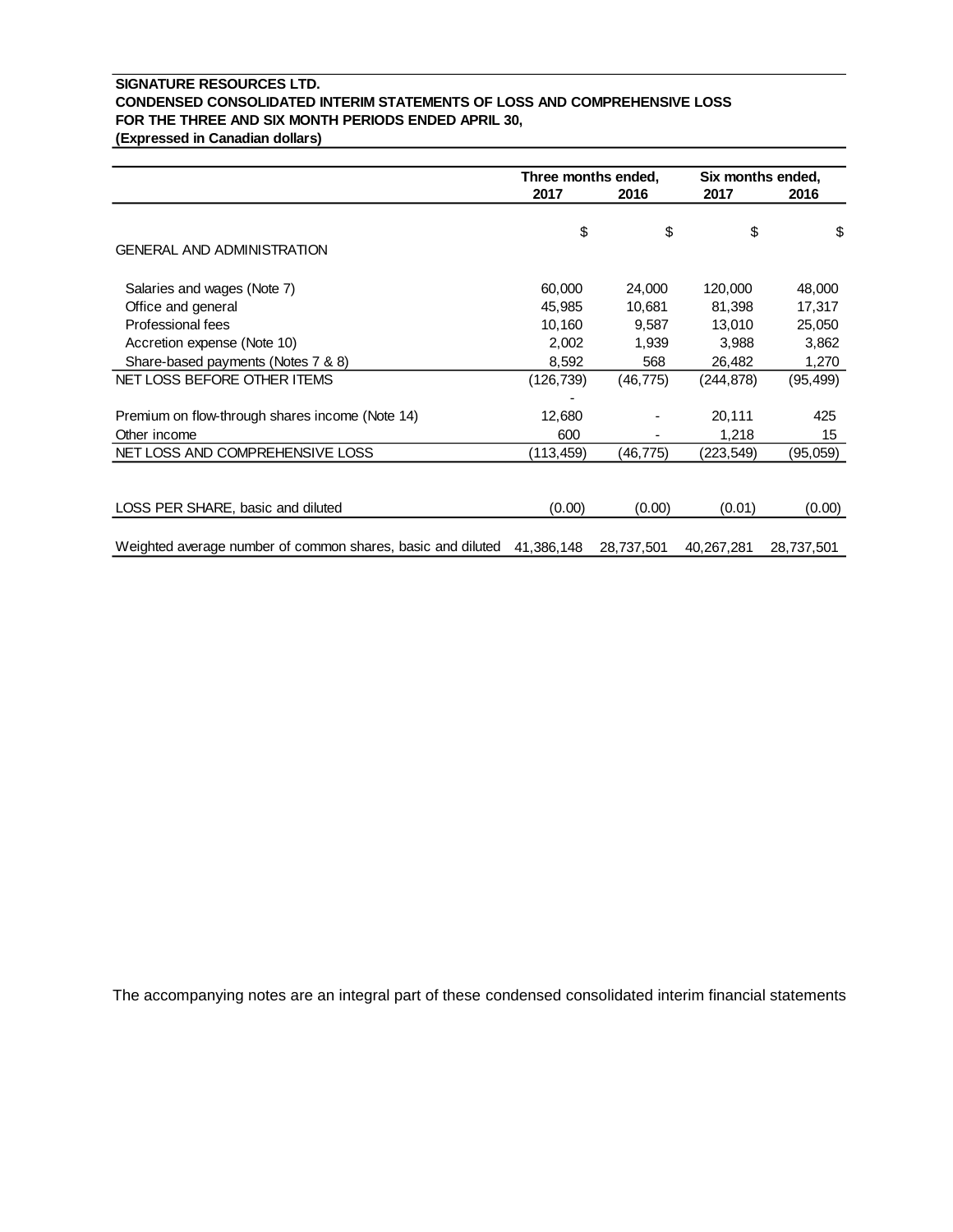### **SIGNATURE RESOURCES LTD. CONDENSED CONSOLIDATED INTERIM STATEMENTS OF CASH FLOWS FOR THE THREE AND SIX MONTH PERIODS ENDED APRIL 30, (Expressed in Canadian dollars)**

|                                                                         | Three months ended, |           | Six months ended, |           |
|-------------------------------------------------------------------------|---------------------|-----------|-------------------|-----------|
|                                                                         | 2017                | 2016      | 2017              | 2016      |
| OPERATING ACTIVITIES                                                    | \$                  | \$        | \$                | \$        |
| Net loss for the period                                                 | (113, 459)          | (46, 775) | (223, 549)        | (95,059)  |
| Items not affecting cash:                                               |                     |           |                   |           |
| Accretion expense (Note 10)                                             | 2,002               | 1,939     | 3,988             | 3,862     |
| Share-based payments (Note 8)                                           | 8,592               | 568       | 26,482            | 1,270     |
| Premium on flow-through shares income (Note 14)                         | (12,680)            |           | (20, 111)         | (425)     |
|                                                                         | (115, 545)          | (44, 268) | (213, 190)        | (90, 352) |
| Changes in non-cash working capital items:                              |                     |           |                   |           |
| Amounts receivable                                                      | 6,649               | 1,635     | 18,669            | 5,270     |
| Prepaid expenses and deposit                                            | (1,739)             | (6, 309)  | 16,263            | (3,919)   |
| Accounts payable and accrued liabilities                                | (9,998)             | 18,674    | (44,000)          | 57,066    |
| Cash flows used in operating activities                                 | (120, 633)          | (30, 268) | (222, 258)        | (31, 935) |
| <b>FINANCING ACTIVITIES</b><br>Proceeds from private placement (Note 8) |                     | 30,000    | 321,496           | 30,000    |
| Share issuance costs (Note 8)                                           |                     |           | (27, 932)         |           |
| Exercise of warrants (Note 8)                                           | 38,750              |           | 45,638            |           |
| Cash flows from financing activities                                    | 38,750              | 30,000    | 339,202           | 30,000    |
| <b>INVESTING ACTIVITIES</b>                                             |                     |           |                   |           |
| Short-term investments (Note 4)                                         | 200,000             |           | 250,000           |           |
| Expenditures on exploration and evaluation assets (Note 6)              | (95, 266)           | 15,000    | (273, 196)        | (1,078)   |
| Cash flows from (used in) investing activities                          | 104,734             | 15,000    | (23, 196)         | (1,078)   |
| Change in cash during the period                                        | 22,851              | 14,732    | 93,748            | (3,013)   |
| Cash, beginning of period                                               | 121,465             | 27,465    | 50,568            | 45,210    |
| Cash, end of period                                                     | 144,316             | 42,197    | 144,316           | 42,197    |
|                                                                         |                     |           |                   |           |
| Non-cash activities:                                                    |                     |           |                   |           |
| Change in accrued expenditures on exploration and evaluation assets     | 7,313               | 15,000    | (5,699)           | 28,922    |
| Depreciation included in exploration and evaluation assets              | 1,546               |           | 3.195             |           |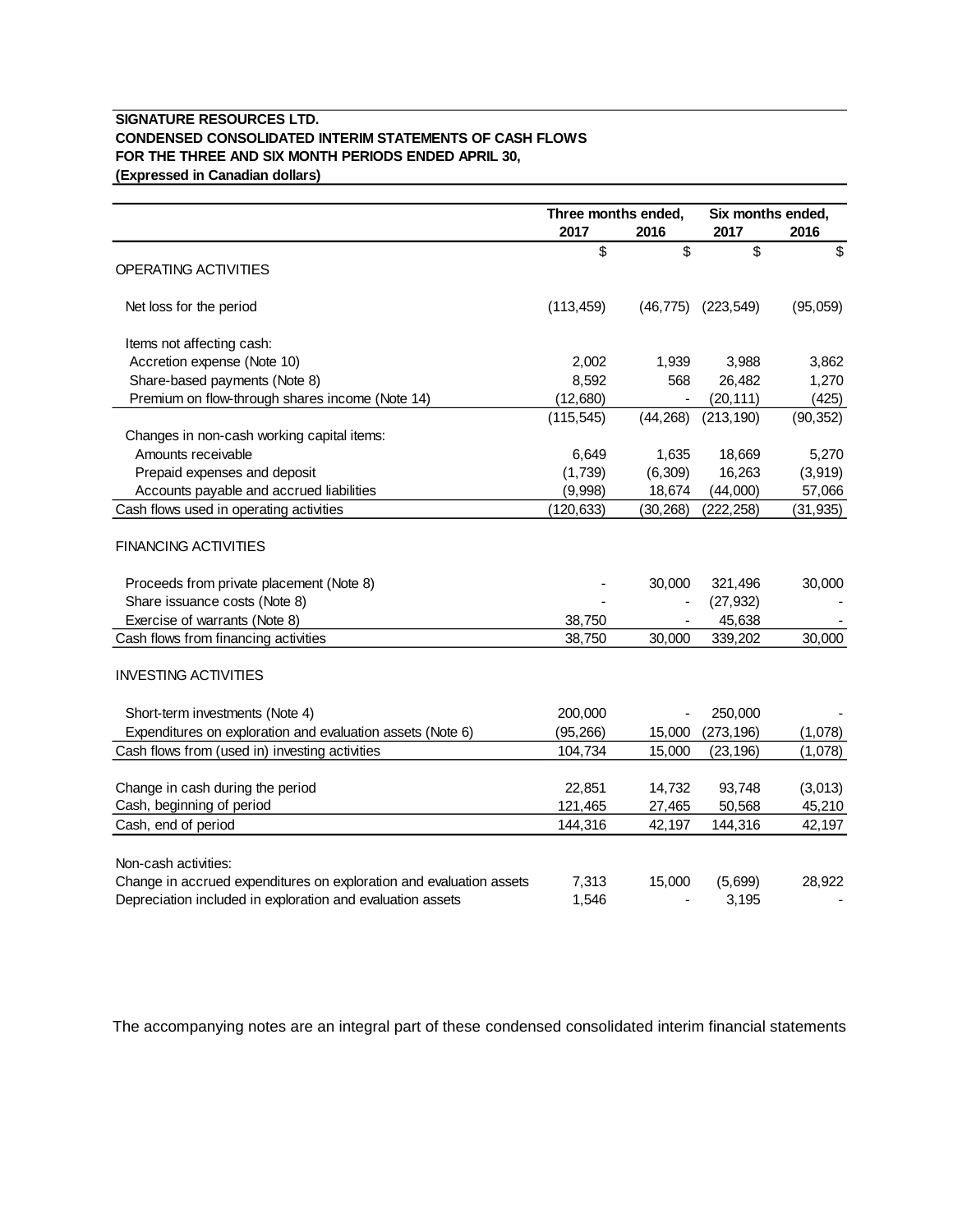### **SIGNATURE RESOURCES LTD. CONDENSED CONSOLIDATED INTERIM STATEMENTS OF CHANGES IN EQUITY FOR THE PERIODS ENDED APRIL 30, 2017 AND 2016 (Expressed in Canadian dollars)**

|                                                | Number of     | <b>Share</b> | <b>Shares to</b> | <b>Contributed</b> |                |              |
|------------------------------------------------|---------------|--------------|------------------|--------------------|----------------|--------------|
|                                                | <b>Shares</b> | Capital      | be Issued        | <b>Surplus</b>     | <b>Deficit</b> | <b>Total</b> |
|                                                |               |              | \$               |                    | \$             |              |
| Balance, October 31, 2015                      | 28,737,501    | 2,021,983    |                  | 437,297            | (1,632,052)    | 827,228      |
| Private placement (Note 8)                     |               |              | 30,000           |                    |                | 30,000       |
| Share-based payments (Note 8)                  |               |              |                  | 1,270              |                | 1,270        |
| Net loss and comprehensive loss for the period |               |              |                  |                    | (95,059)       | (95,059)     |
| Balance, April 30, 2016                        | 28,737,501    | 2,021,983    | 30,000           | 438,567            | (1,727,111)    | 763,439      |
|                                                |               |              |                  |                    |                |              |
| Balance, October 31, 2016                      | 64,795,429    | 3,394,357    |                  | 824,942            | (1,926,405)    | 2,292,894    |
| Private placement (Note 8)                     | 2,473,045     | 321,496      |                  |                    |                | 321,496      |
| Issuance of warrants (Note 8)                  |               | (15, 876)    |                  | 15,876             |                |              |
| Exercise of warrants (Note 8)                  | 912,750       | 55,896       |                  | (10, 258)          |                | 45,638       |
| Share issuance costs (Note 8)                  |               | (27, 932)    |                  |                    |                | (27, 932)    |
| Premium on flow-through shares (Note 14)       |               | (37,096)     |                  |                    |                | (37,096)     |
| Share-based payments (Note 8)                  |               |              |                  | 26,482             |                | 26,482       |
| Net loss and comprehensive loss for the period |               |              |                  |                    | (223, 549)     | (223, 549)   |
| Balance, April 30, 2017                        | 68,181,224    | 3,690,845    |                  | 857,042            | (2, 149, 954)  | 2,397,933    |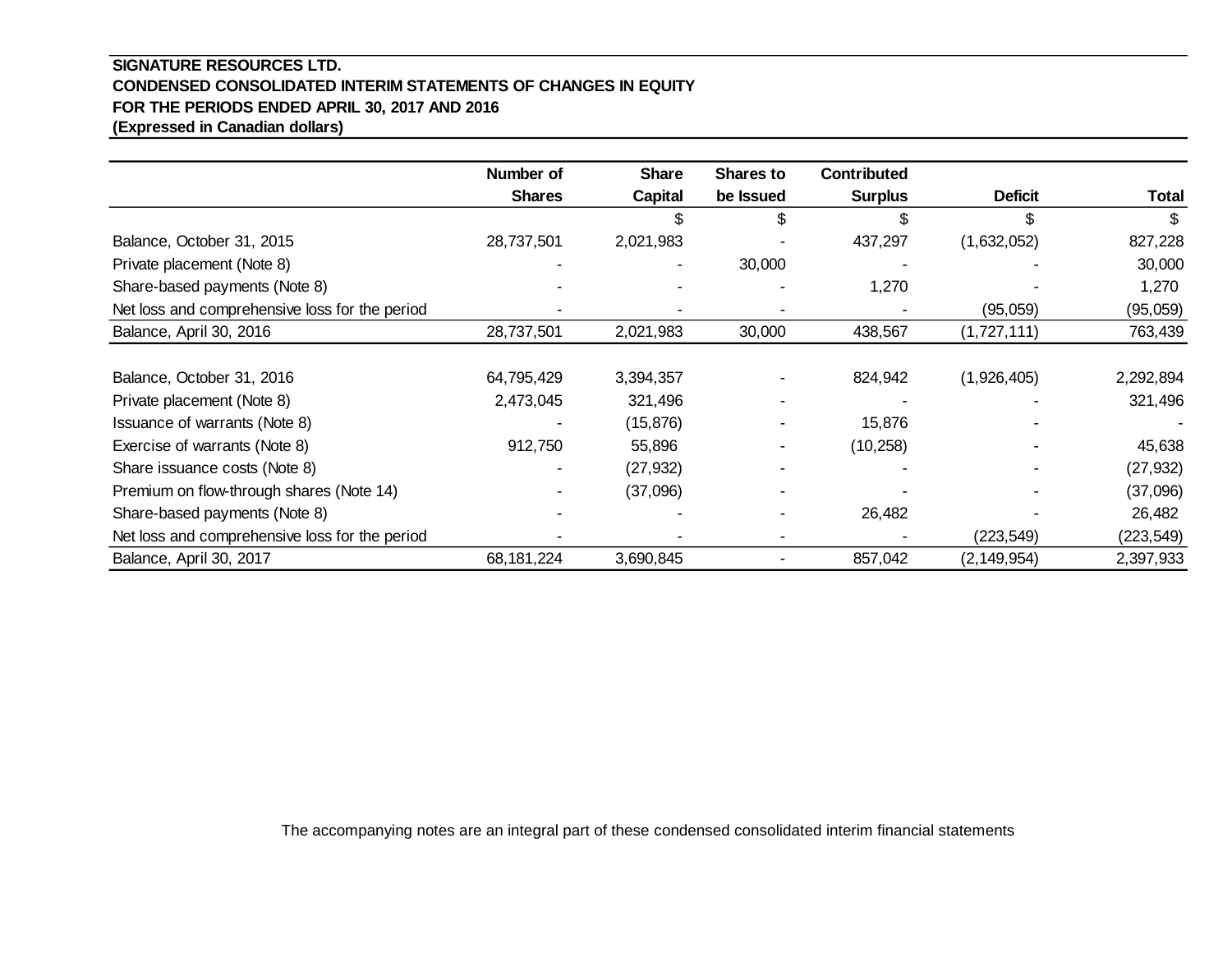### 1. NATURE OF BUSINESS AND CONTINUING OPERATIONS

Signature Resources Ltd. (the "Company") was incorporated on May 3, 2010, under the British Columbia Business Corporations Act. The Company's principal business activities include the acquisition and exploration of mineral properties in Canada. The Company's common shares are publicly traded on the TSX-Venture Exchange ("TSXV") under the stock symbol "SGU" and on the OTCQB under the symbol "SGGTF". The Company's head office address is 200-366 Bay Street, Toronto, ON M5H 4B2.

At April 30, 2017, the Company had not yet determined whether its properties contained ore reserves that are economically recoverable. Although the Company has taken steps to verify title to the properties on which it is conducting exploration and in which it has an interest, in accordance with industry practice for the current stage of exploration of such properties, these procedures do not guarantee the Company's title. Property title may be subject to unregistered prior agreements or noncompliance with regulatory requirements. The Company's assets may also be subject to increases in taxes and royalties, renegotiation of contracts, currency exchange fluctuations and restrictions and political uncertainty.

As at April 30, 2017, the Company has an accumulated deficit of \$2,149,954 (October 31, 2016 - \$1,926,405), a working capital deficiency of \$836,977 (October 31, 2016 - \$678,284), and is not yet generating positive cash flows from operations. These factors indicate the existence of material uncertainties that cast significant doubt about the Company's ability to continue its operations as a going concern and to realize its assets as their carrying values are dependent upon obtaining additional financing and for generating revenues sufficient to cover its operating costs.

The Company will need to raise capital in order to fund its operations. To address its financing requirements, the Company will seek financing through debt and equity financings, asset sales, and rights offerings to existing shareholders. The ability of the Company to raise sufficient capital cannot be predicted at this time.

These condensed consolidated interim financial statements do not give effect to any adjustments which would be necessary should the Company be unable to continue as a going concern and therefore be required to realize its assets and discharge its liabilities in other than the normal course of business and at amounts different from those reflected in the accompanying condensed consolidated interim financial statements. Such adjustments could be material.

### 2. BASIS OF PRESENTATION AND STATEMENT OF COMPLIANCE

The Company's condensed consolidated interim financial statements have been prepared in accordance with International Accounting Standard (IAS) 34, "Interim Financial Reporting". Accordingly, these condensed consolidated interim financial statements do not include all information required for full annual financial statements and should be read in conjunction with the audited consolidated financial statements of the Company for the year ended October 31, 2016, which have been prepared in accordance with International Financial Reporting Standards ("IFRS") as issued by the International Accounting Standards Board. The condensed consolidated interim financial statements were authorized for issue by the Board of Directors on June 20, 2017.

These condensed consolidated interim financial statements include the accounts of the Company and its wholly-owned subsidiary, Cool Minerals Inc. All intercompany amounts and transactions have been eliminated on consolidation.

The condensed consolidated interim financial statements have been prepared on the historical cost basis except for certain financial instruments which are measured at fair value, as explained in the accounting policies set out in Note 3 of the Company's annual financial statements for the year ended October 31, 2016.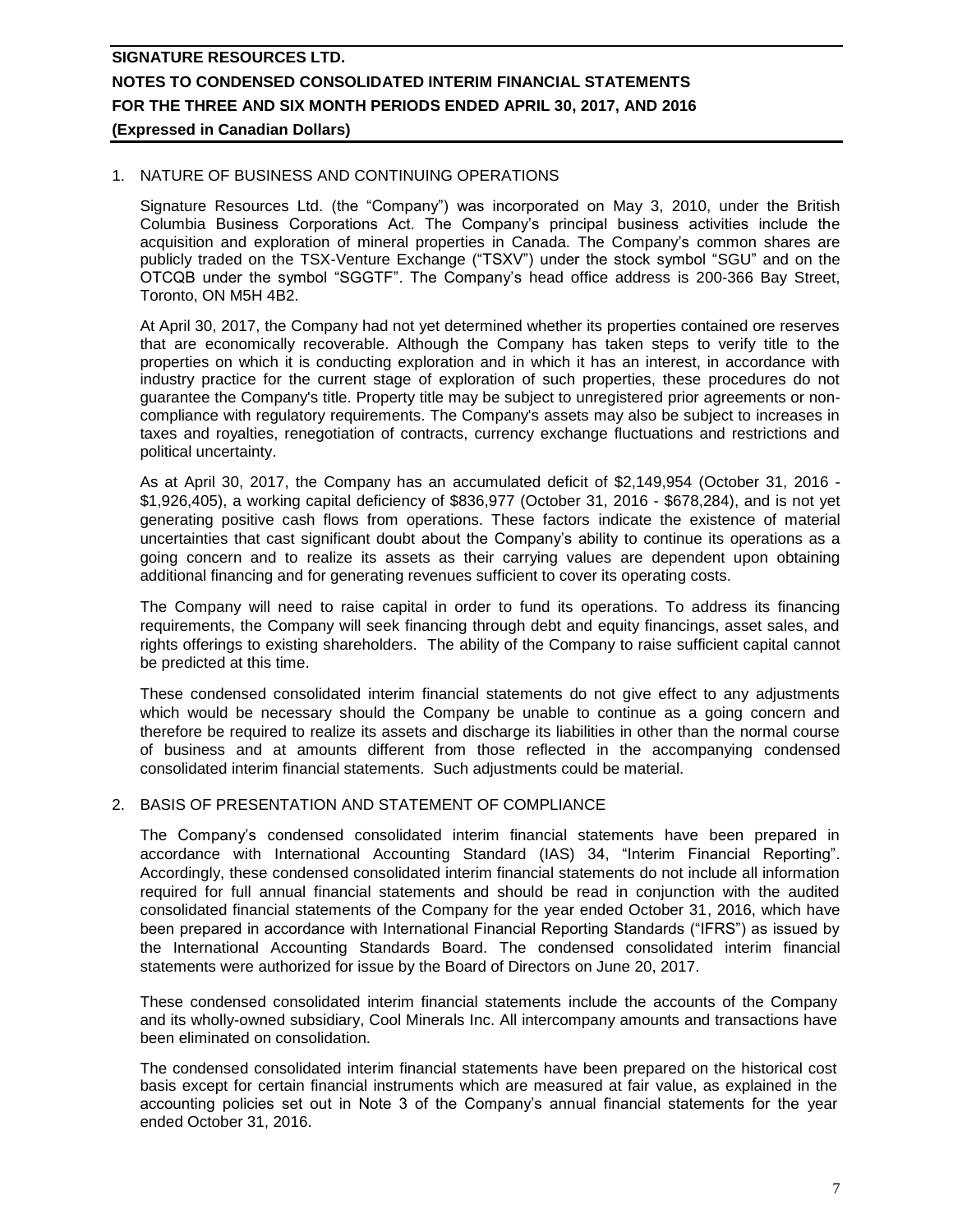### 2. BASIS OF PRESENTATION AND STATEMENT OF COMPLIANCE (continued)

The preparation of these financial statements under IFRS requires management to make certain estimates, judgments and assumptions about future events that affect the amounts reported in the financial statements and related notes to the financial statements. Although these estimates are based on management's best knowledge on the amount, event or actions, actual results may differ from those estimates and these differences could be material.

The areas which require management to make significant judgements, estimates and assumptions in determining carrying values include, but are not limited to:

i. Exploration and evaluation expenditures

The application of the Company's accounting policy for exploration and evaluation expenditures requires judgment in determining whether it is likely that future economic benefits will flow to the Company, which may be based on assumptions about future events or circumstances. Estimates and assumptions made may change if new information becomes available. If, after costs are capitalized, information becomes available suggesting that the recovery of expenditure is unlikely, the amount capitalized is written off to profit or loss in the period the new information becomes available.

ii. Income, value added, withholding and other taxes

The Company is subject to income, value added, withholding and other taxes. Significant judgment is required in determining the Company's provisions for taxes. There are many transactions and calculations for which the ultimate tax determination is uncertain during the ordinary course of business. The Company recognizes liabilities for anticipated tax audit issues based on estimates of whether additional taxes will be due. The determination of the Company's income, value added, withholding and other tax liabilities requires interpretation of complex laws and regulations. The Company's interpretation of taxation law as applied to transactions and activities may not coincide with the interpretation of the tax authorities. All tax related filings are subject to government audit and potential reassessment subsequent to the financial statement reporting period. Where the final tax outcome of these matters is different from the amounts that were initially recorded, such differences will impact the tax related accruals and deferred income tax provisions in the period in which such determination is made.

iii. Estimation of restoration, rehabilitation and environmental obligation

Restoration, rehabilitation and environmental liabilities are estimated based on the Company's interpretation of current regulatory requirements, constructive obligations and are measured at fair value. Fair value is determined based on the net present value of estimated future cash expenditures for the settlement of restoration, rehabilitation and environmental liabilities that may occur upon ceasing exploration and evaluation activities. Such estimates are subject to change based on changes in laws and regulations and negotiations with regulatory authorities.

iv. Share-based payments

The Company measures the cost of equity-settled transactions by reference to the fair value of the equity instruments at the date at which they are granted. Estimating fair value for share-based payment transactions requires determining the most appropriate valuation model, which is dependent on the terms and conditions of the grant. This estimate also requires determining the most appropriate inputs to the valuation model including the expected life of the share option, volatility and dividend yield and making assumption about them, the assumptions and models used for estimating fair value for share-based payment transactions are disclosed in Note 8.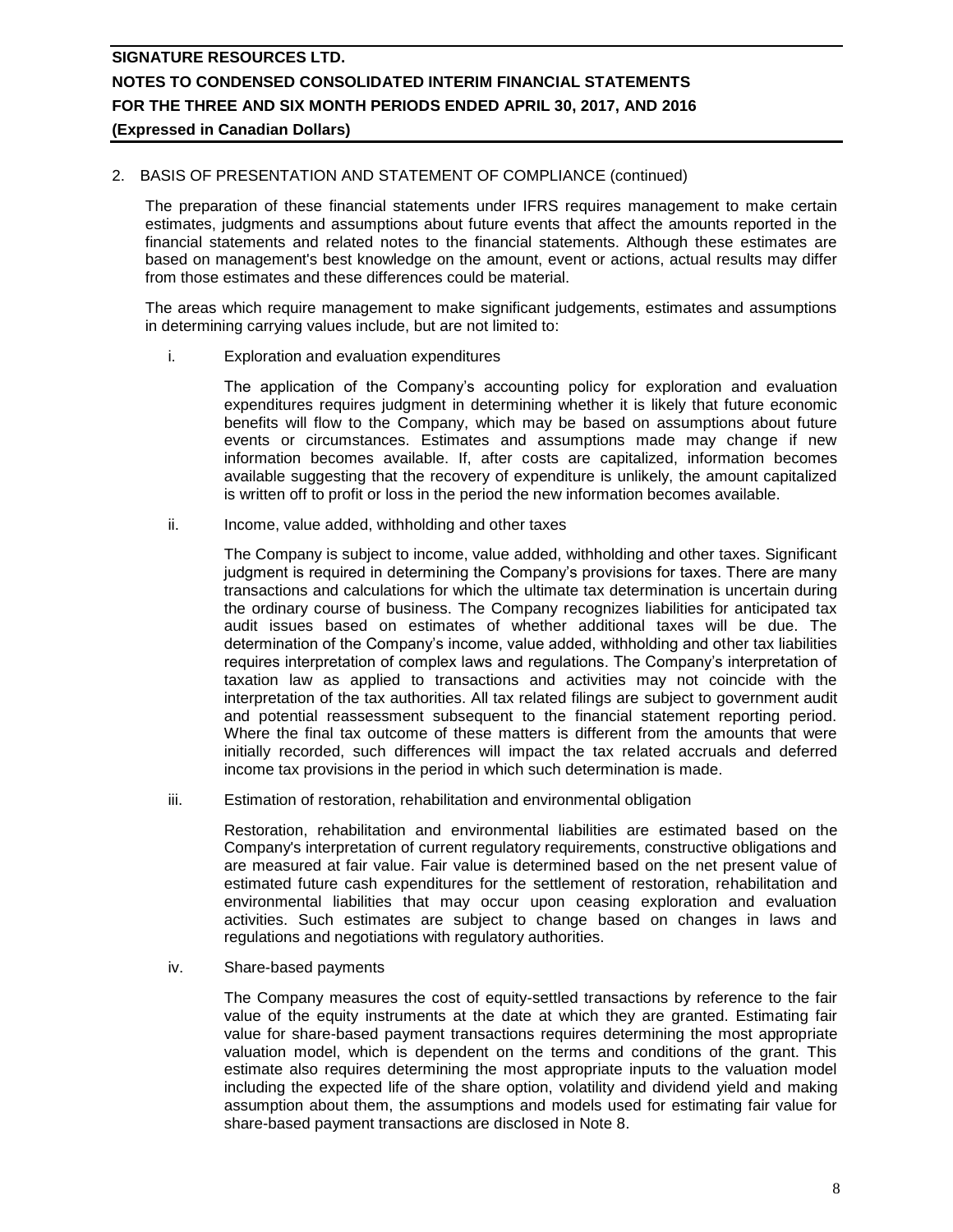### 3. ACCOUNTING STANDARDS ISSUED BUT NOT YET EFFECTIVE

(i) Effective for annual periods beginning on or after November 1, 2017:

IFRS 9 – Financial Instruments ("IFRS 9") was issued by the IASB in November 2009 with additions in October 2010 and May 2013 and will replace IAS 39 Financial Instruments: Recognition and Measurement ("IAS 39"). IFRS 9 uses a single approach to determine whether a financial asset is measured at amortized cost or fair value, replacing the multiple rules in IAS 39. The approach in IFRS 9 is based on how an entity manages its financial instruments in the context of its business model and the contractual cash flow characteristics of the financial assets. Most of the requirements in IAS 39 for classification and measurement of financial liabilities were carried forward unchanged to IFRS 9, except that an entity choosing to measure a financial liability at fair value will present the portion of any change in its fair value due to changes in the entity's own credit risk in other comprehensive income, rather than within profit or loss. The new standard also requires a single impairment method to be used, replacing the multiple impairment methods in IAS 39. IFRS 9 is effective for annual periods beginning on or after January 1, 2018. Earlier adoption is permitted.

IAS 12 – Income Taxes ("IAS 12") was amended in January 2016 to clarify that, among other things, unrealized losses on debt instruments measured at fair value and measured at cost for tax purposes give rise to a deductible temporary difference regardless of whether the debt instrument's holder expects to recover the carrying amount of the debt instrument by sale or by use; the carrying amount of an asset does not limit the estimation of probable future taxable profits; and estimates for future taxable profits exclude tax deduction resulting from the reversal of deductible temporary differences. The amendments are effective for annual periods beginning on or after January 1, 2017. Earlier adoption is permitted.

The Company has not early adopted these new or revised standards and is currently assessing the impact that these standards will have on the condensed consolidated interim financial statements.

#### 4. SHORT-TERM INVESTMENTS

The Company is invested in a \$50,000 (October 31, 2016 - \$300,000) redeemable guaranteed investment certificate issued on September 6, 2016, with a maturity date of September 5, 2017, and bearing interest at 0.8%. During the six months ended April 30, 2017, the Company redeemed \$250,000 of its guaranteed investment certificate.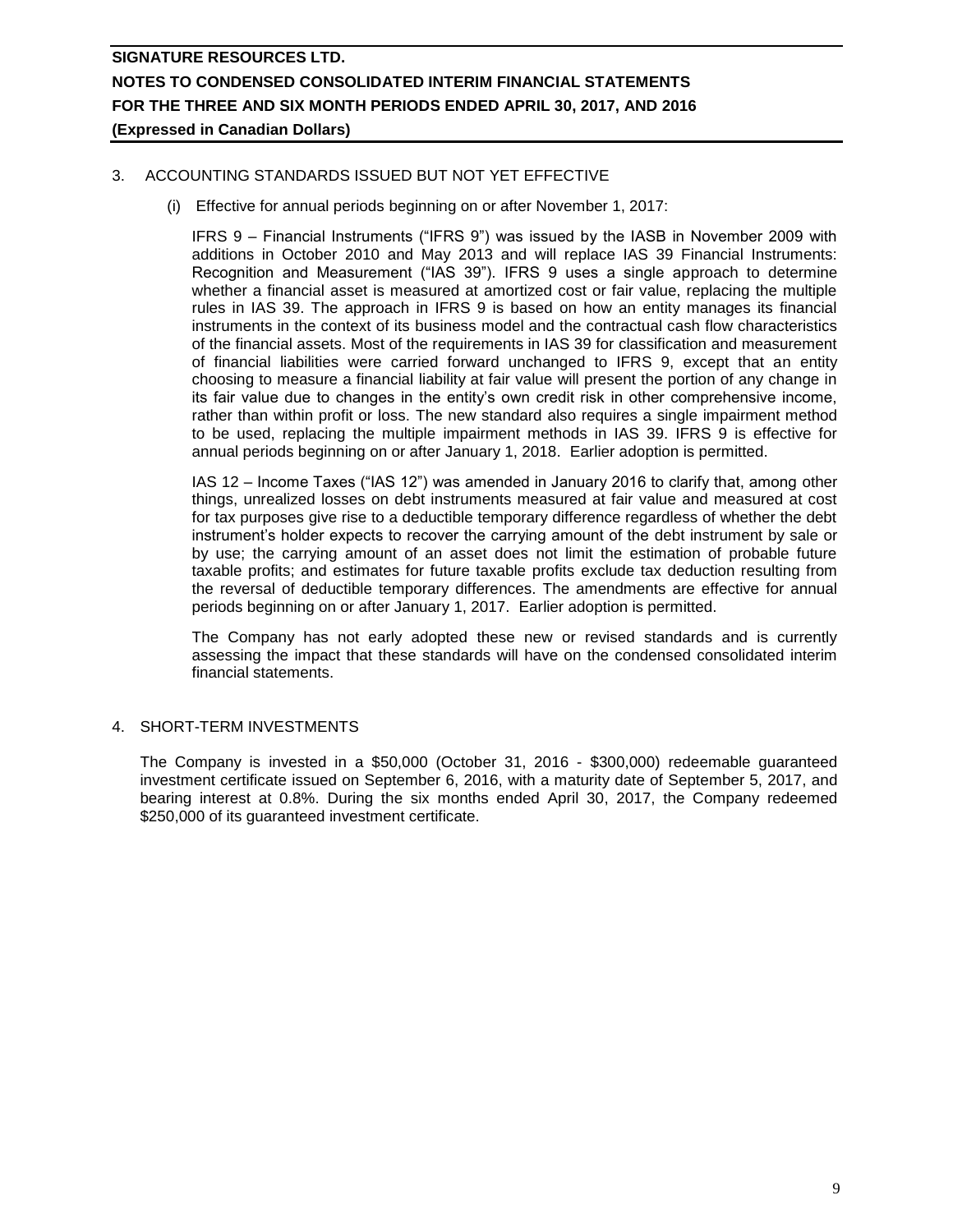### 5. EQUIPMENT

|                                                                                             |          | <b>Computer and</b>        |         |                 |          |                  |        |                  |
|---------------------------------------------------------------------------------------------|----------|----------------------------|---------|-----------------|----------|------------------|--------|------------------|
|                                                                                             |          | communication<br>equipment |         | <b>Vehicles</b> |          | <b>Equipment</b> |        | <b>Total</b>     |
| Cost                                                                                        |          |                            |         |                 |          |                  |        |                  |
| Balance, October 31, 2016                                                                   | \$       | 5,234                      | \$      | 9,299           | S        | 12,895           | \$     | 27,428           |
| Additions                                                                                   |          |                            |         |                 |          |                  |        |                  |
| Balance, April 30, 2017                                                                     | \$       | 5,234                      | S       | 9,299           | \$       | 12,895           | S      | 27,428           |
| <b>Accumulated Depreciation</b><br>Balance, October 31, 2016<br>Depreciation for the period | \$       | 154<br>975                 | \$      | 310S<br>930     |          | 417<br>1,290     | \$.    | 881<br>3,195     |
| Balance, April 30, 2017                                                                     | \$       | 1,129                      | S.      | 1,240           | \$       | 1,707            | S      | 4,076            |
| <b>Net Book Value</b><br>Balance, April 30, 2017<br>Balance, October 31, 2016               | \$<br>\$ | 4,105<br>5,080             | S.<br>S | 8,059<br>8,989  | \$<br>\$ | 11,189<br>12,478 | S<br>S | 23,352<br>26,547 |

### 6. EXPLORATION AND EVALUATION ASSETS

|                                             | <b>Lingman Lake</b> |
|---------------------------------------------|---------------------|
|                                             | \$                  |
| Balance, October 31, 2015                   | 2,102,517           |
| Consulting expenses                         | 73,011              |
| Assay                                       | 854                 |
| Geological consulting                       | 75,461              |
| Contract labour                             | 34,340              |
| Logistics                                   | 75,449              |
| Travel and lodging                          | 60,044              |
| Equipment rentals                           | 7,737               |
| Depreciation                                | 881                 |
| Field supplies                              | 38,313              |
| Acquisition of East Lingman Lake Properties | 711,559             |
| Balance, October 31, 2016                   | 3,180,166           |
| Consulting expenses                         | 60,000              |
| Assay                                       | 47,392              |
| Geological consulting                       | 47,035              |
| Contract labour                             | 13,400              |
| Logistics                                   | 9,961               |
| Travel and lodging                          | 43,107              |
| Equipment rentals                           | 2,500               |
| Depreciation                                | 3,195               |
| Field supplies                              | 6,445               |
| Staking                                     | 37,657              |
| Balance, April 30, 2017                     | 3,450,858           |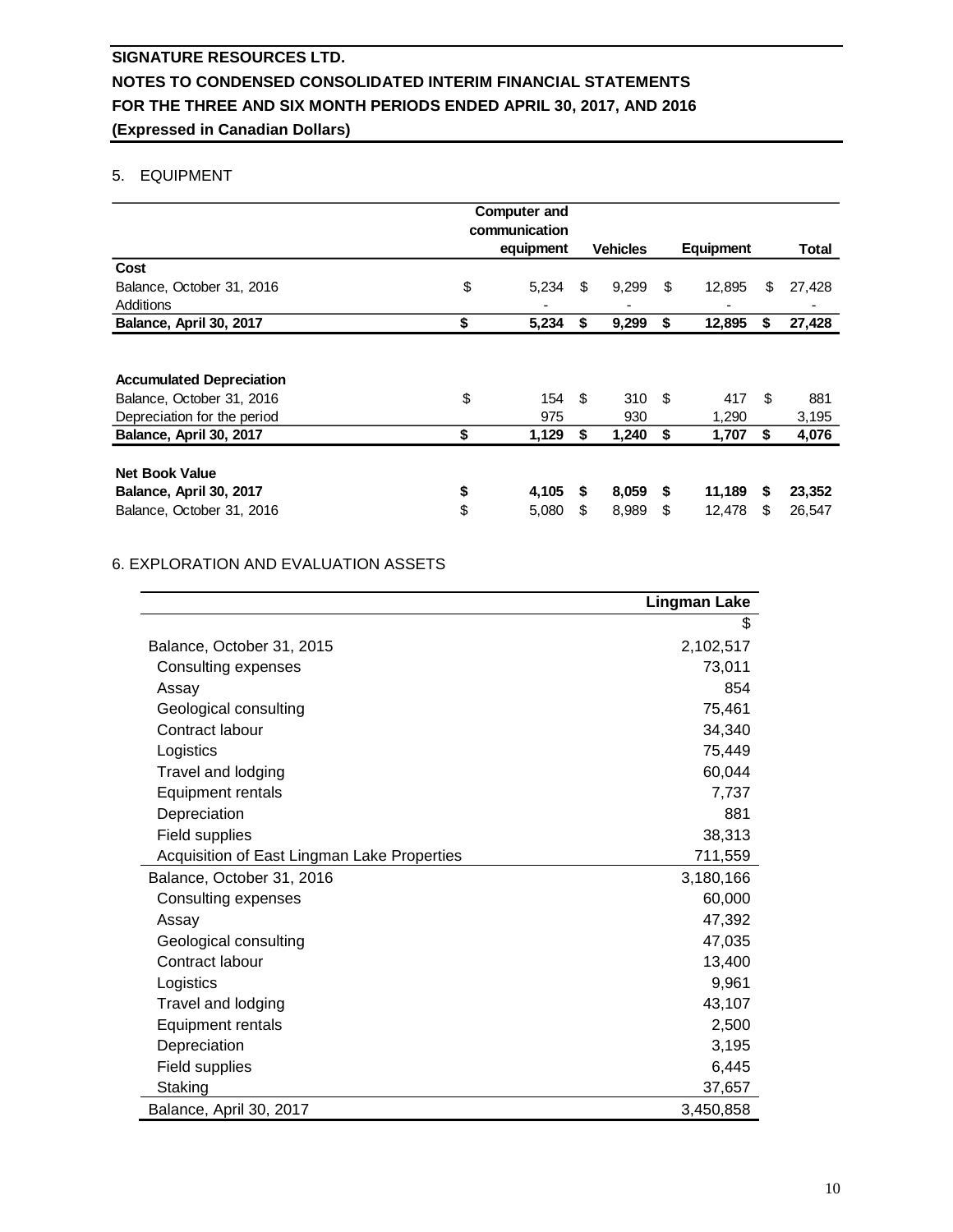### 6. EXPLORATION AND EVALUATION ASSETS (continued)

#### Lingman Lake

On September 26, 2013, the Company acquired a 100% equity interest in Cool Minerals Inc., acquiring a 100% interest in the Lingman Lake gold properties in Ontario. A payment of \$200,000 was required to be made 12 months following exercise of the option. On February 11, 2015, the Company satisfied the \$200,000 payment by completing a shares for debt transaction.

#### East Lingman Lake

On November 4, 2013, the Company entered into an option agreement (the "Option") with European Metals Corp. (formerly, Mantis Mineral Corp. ("EMC")) to acquire a 100% registered undivided interest in the East Lingman Lake Properties consisting of twelve staked claims, which form a contiguous property with the Company's current Lingman Lake Property. EMC owns an option agreement (the "Underlying Option") to acquire a 100% interest in the East Lingman Lake Properties from John Leliever ("JL").

On July 5, 2016, the Company exercised the Option and the Underlying Option, completing the acquisition of the East Lingman Lake Properties. JL holds a 3% net smelter return royalty of which one half can be purchased by the Company for \$1,000,000.

As part of the closing of the Option and Underlying Option to acquire the East Lingman Lake Properties, the Company:

- Paid EMC \$127,500 via the issuance of common shares in the capital of the Company, each such common share at an attributed value of \$0.085. The Company satisfied this requirement by issuing 1,500,000 common shares, which were valued at \$0.05 per share for accounting purposes based on the quoted market price of the common shares at the time of issue.
- Paid an aggregate amount of \$600,000, for the three installments of \$200,000, which were due on June 30, 2014, 2015 and 2016 to JL, with overdue amounts accruing interest at a rate of 6% per annum. The Company satisfied this requirement by issuing 12,000,000 common shares with an attributed value of \$0.05 per share, and issuing an additional 731,178 common shares at an attributed value of \$0.05 to satisfy accrued interest of \$36,559. All common shares issued were valued at \$0.05 for accounting purposes based on the quoted market price of the common shares at the time of issue.

### 7. RELATED PARTY TRANSACTIONS AND KEY MANAGEMENT COMPENSATION

Transactions with related parties are incurred in the normal course of business and are measured at their fair values, which is the amount of consideration established and approved by the related parties. As at April 30, 2017, the Company owes \$90,040 (October 31, 2016 - \$99,382) to executives of the Company for unpaid salaries and wages which remains in accounts payable. These amounts are included in accounts payable and accrued liabilities and are unsecured, non-interest bearing and due on demand (Note 9).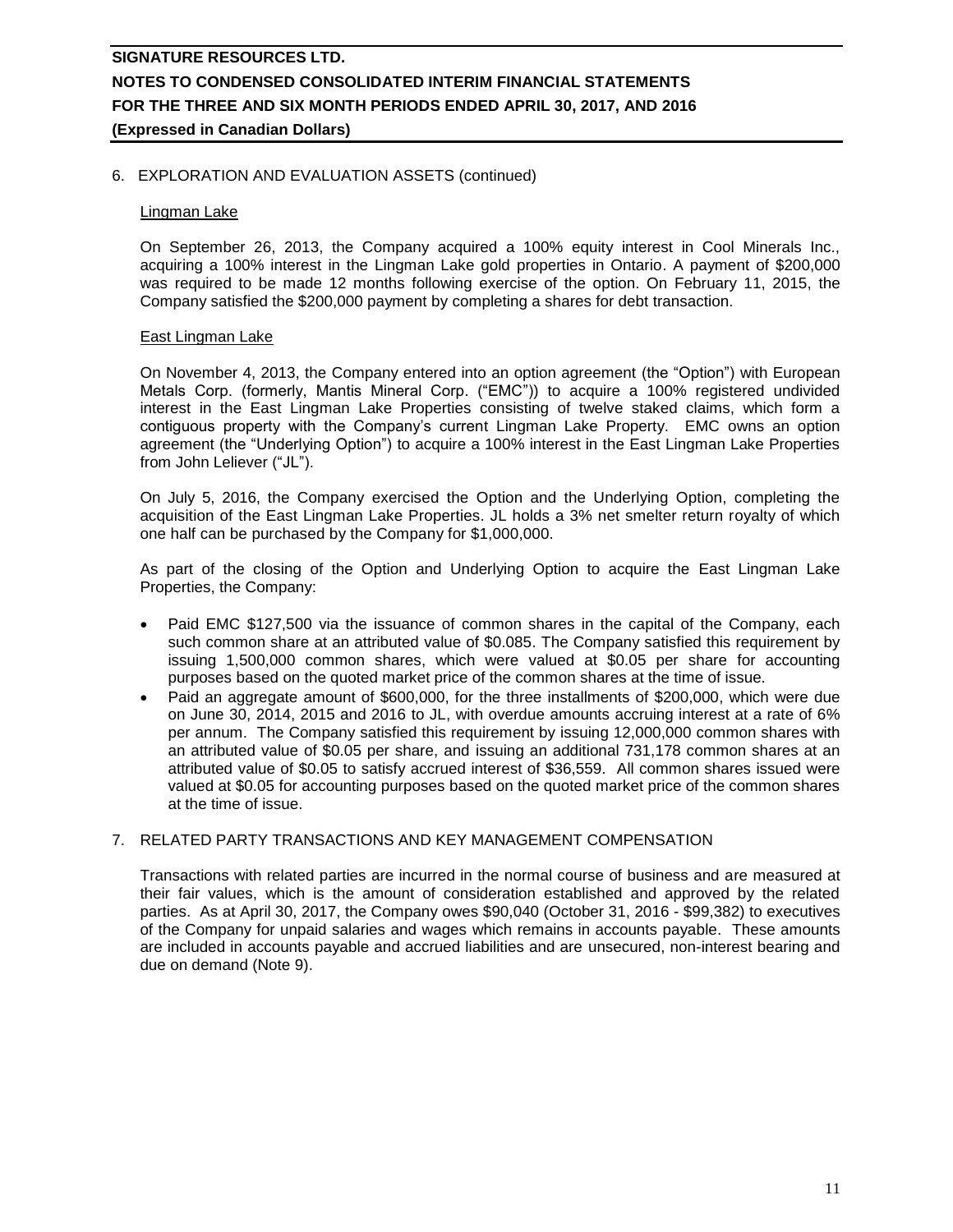### 8. SHARE CAPITAL

a) Authorized

Unlimited number of common shares without par value.

b) Issued and outstanding - see condensed consolidated interim statements of changes in equity.

In July 2016, the Company completed a non-brokered private placement via two tranches, raising total gross proceeds of \$1,066,338 from the issuance of 21,326,750 units at \$0.05 per unit. Each unit consisted of one common share and one common share purchase warrant, with each warrant being exercisable into one common share at a price of \$0.15 for a period of two years. A value of \$288,365 was allocated to the warrants issued in connection with this private placement. The Company also issued finder's warrants to purchase 1,178,870 common shares with an exercise price of \$0.05 per share and valued at \$63,474. With respect to the warrants and finder's warrants, if the Company's closing share price is equal to or greater than \$0.25 for ten consecutive days, the Company may reduce the remaining life to 90 days by issuing a press release. Total issuance costs of \$84,303 were incurred in connection with this private placement. Officers and directors of the Company subscribed for 600,000 units for gross proceeds of \$30,000.

Concurrent with the close of the private placement, the Company also issued 12,731,178 common shares to the vendors of the East Lingman Lake Property, and issued 1,500,000 common shares to EMC, at a value of \$0.05 per share in connection with the option exercise (Note 6).

On August 3, 2016, 500,000 warrants were exercised for cash proceeds of \$25,000. The initial value of \$5,619 related to the warrants' original issuance was reclassified from contributed surplus to share capital.

On November 24, 2016, 44,000 warrants with an exercise price of \$0.05 were exercised for cash proceeds of \$2,200. The initial value of \$494 related to the warrants' original issuance was reclassified from contributed surplus to share capital.

On December 15, 2016, 93,750 warrants with an exercise price of \$0.05 were exercised for cash proceeds of \$4,688. The initial value of \$1,054 related to the warrants' original issuance was reclassified from contributed surplus to share capital.

On December 30, 2016, the Company closed a private placement of flow-through common shares issued for aggregate gross proceeds of \$321,496. The financing comprised of the issuance of 2,473,045 flow-through shares which were issued at a price of \$0.13. The Company paid finder's fees including \$22,050 in cash and issued 169,613 warrants to qualified finders in connection with the financing. Total issuance costs were \$27,932. Each warrant is exercisable into one common share of the Company at an exercise price of \$0.13 until December 30, 2018 and was valued at \$15,876. Officers and directors of the Company subscribed for 50,000 shares for gross proceeds of \$6,500. The premium on the flow-through shares was \$37,096 (Note 14).

On February 24, 2017, 695,000 warrants with an exercise price of \$0.05 were exercised for cash proceeds of \$34,750. The initial value of \$7,811 related to the warrants' original issuance was reclassified from contributed surplus to share capital.

On March 13, 2017, 80,000 warrants with an exercise price of \$0.05 were exercised for cash proceeds of \$4,000. The initial value of \$899 related to the warrants' original issuance was reclassified from contributed surplus to share capital.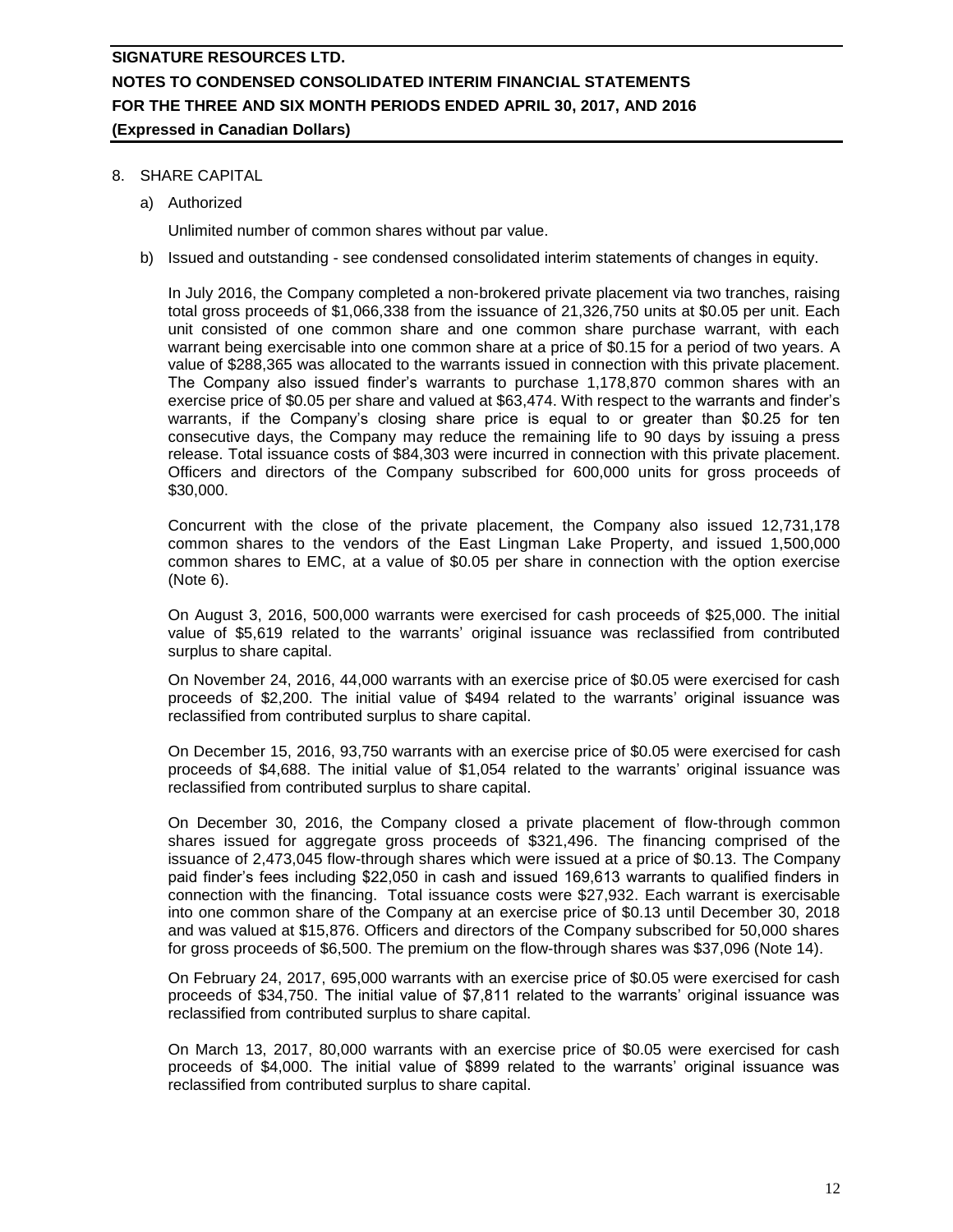### 8. SHARE CAPITAL (continued)

c) Stock option plan

Under the Company's stock option plan (the "Plan"), the Company's Board of Directors is authorized to grant stock options to directors, senior officers, employees, consultants, consultant company or management company employees of the Company and its subsidiaries not to exceed 10% of the issued and outstanding common shares of the Company from time to time. Stock options granted under the Plan are exercisable over a period not exceeding 10 years from the date granted. Exercise prices may not be less than the market price of the common shares at the time of the grant. An option shall vest in the manner imposed by the Board of Directors as a condition at the grant date.

|                                                |                          |    | <b>Weighted Average</b> |
|------------------------------------------------|--------------------------|----|-------------------------|
|                                                | <b>Number of Options</b> |    | <b>Exercise Price</b>   |
| Balance at October 31, 2015 and April 30, 2016 | 1,900,000                | \$ | 0.050                   |
| Granted                                        | 1,975,000                |    | 0.057                   |
| Balance at October 31, 2016                    | 3,875,000                | \$ | 0.052                   |
| Granted                                        | 35,000                   |    | 0.100                   |
| Balance at April 30, 2017                      | 3,910,000                | S  | 0.054                   |

|                   |                 |                             |                          | Number of          |
|-------------------|-----------------|-----------------------------|--------------------------|--------------------|
|                   | <b>Exercise</b> | <b>Weighted Average</b>     | <b>Number of Options</b> | <b>Options</b>     |
| <b>Grant Date</b> | Price (\$)      | <b>Remaining Life (yrs)</b> | Outstanding              | <b>Exercisable</b> |
| November 6, 2013  | 0.050           | 1.52                        | 1,400,000                | 1,400,000          |
| December 1, 2014  | 0.050           | 0.59                        | 250,000                  | 250,000            |
| July 15, 2015     | 0.050           | 3.21                        | 250,000                  | 250,000            |
| July 19, 2016     | 0.055           | 4.22                        | 1,125,000                | 562,500            |
| August 9, 2016    | 0.060           | 4.28                        | 750,000                  | 375,000            |
| August 9, 2016    | 0.060           | 2.28                        | 100,000                  | 100,000            |
| January 25, 2017  | 0.100           | 1.74                        | 35,000                   | 17,500             |
|                   | 0.054           | 2.55                        | 3,910,000                | 2,955,000          |

On July 19, 2016, the Company issued 1,125,000 options, of which 1,050,000 options were issued to certain directors and executive directors of the Company. The options have an exercise price of \$0.055 and expire on July 19, 2021. The initial 25% of options vested immediately and the remaining 75% of the options vest in 25% increments semi-annually.

On August 9, 2016, the Company issued 850,000 options. 750,000 of the options have an exercise price of \$0.06 and expire on August 9, 2021. The initial 25% of options vested immediately and the remaining 75% of the options vest in 25% increments semi-annually. 100,000 of the options have an exercise price of \$0.06 and expire on August 9, 2019. The options vest in 33.3% increments over three months effective one month after issuance date.

On January 25, 2017, the Company issued 35,000 options to a consultant. The options have an exercise price of \$0.10 and expire on January 25, 2019. The initial 50% of options vested immediately and the remaining 50% vest 6 months from date of issuance.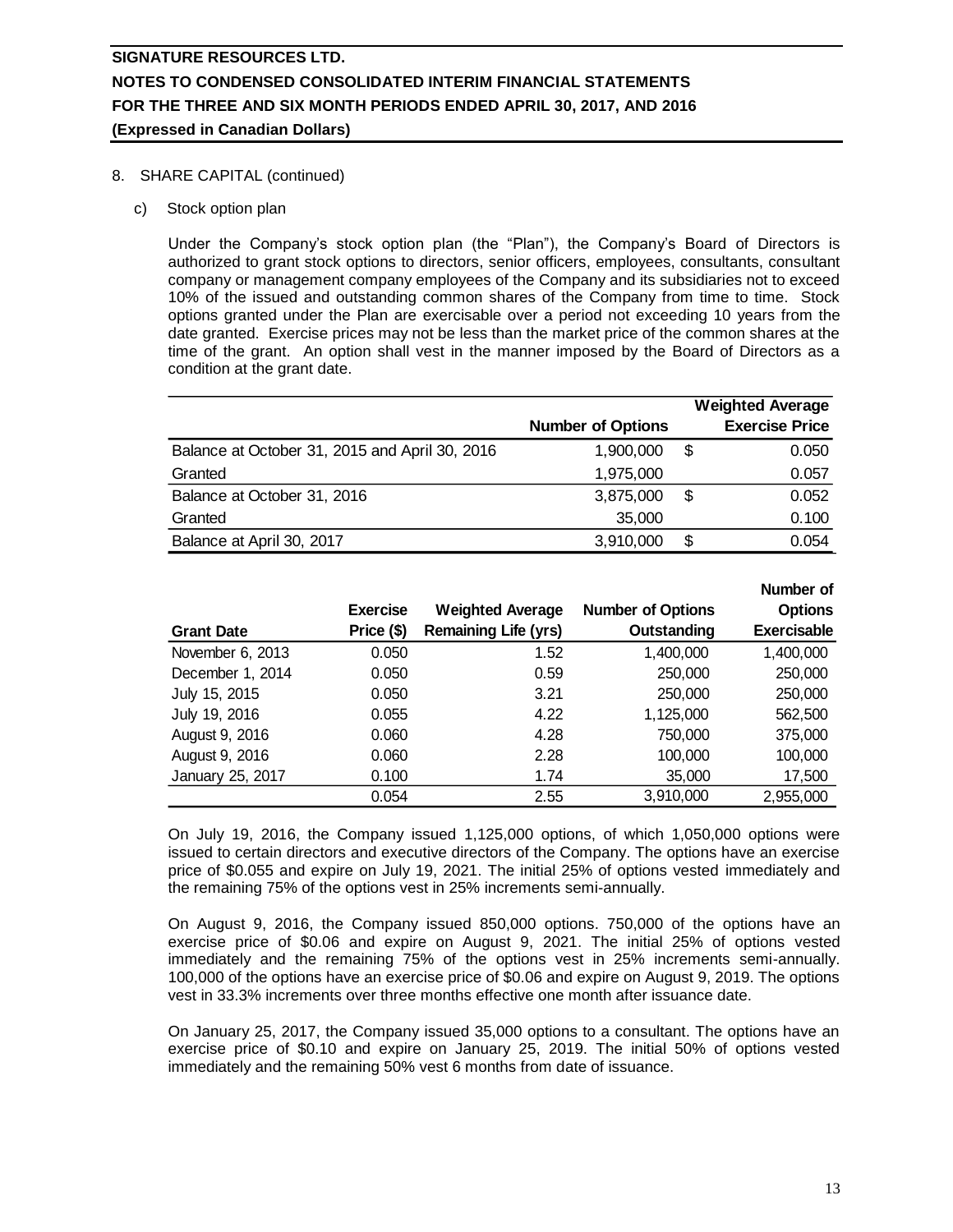### 8. SHARE CAPITAL (continued)

c) Stock option plan (continued)

The fair value of the Company's stock options issued was estimated using the Black-Scholes option pricing model using the following assumptions:

|                                                        | April 30, | April 30, |
|--------------------------------------------------------|-----------|-----------|
|                                                        | 2017      | 2016      |
| Expected volatility (based on historical share prices) | 165%      | N/A       |
| Risk-free interest rate                                | 0.76%     | N/A       |
| Expected life (years)                                  |           | N/A       |
| Expected dividend yield                                | Nil       | N/A       |
| Forfeiture rate                                        | Nil       | N/A       |
| Underlying share price                                 | \$0.10    | N/A       |

The average fair value of each option granted during the period ended April 30, 2017 was approximately \$0.08 (2016 - N/A).

#### (d) Warrants

|                                                |                           | <b>Weighted Average</b> |
|------------------------------------------------|---------------------------|-------------------------|
|                                                | <b>Number of Warrants</b> | <b>Exercise Price</b>   |
| Balance at October 31, 2015 and April 30, 2016 | 5,767,350                 | \$<br>0.05              |
| Granted                                        | 22,505,620                | 0.14                    |
| Exercised                                      | (500,000)                 | 0.05                    |
| Balance at October 31, 2016                    | 27,772,970                | \$<br>0.05              |
| Granted                                        | 169,613                   | 0.13                    |
| Exercised                                      | (912, 750)                | 0.05                    |
| Balance at April 30, 2017                      | 27,029,833                | \$<br>0.13              |

|                   |                     |                             | <b>Weighted Average Number of Warrants</b> |
|-------------------|---------------------|-----------------------------|--------------------------------------------|
| <b>Grant Date</b> | Exercise Price (\$) | <b>Remaining Life (yrs)</b> | Outstanding                                |
| November 21, 2014 | 0.05                | 0.56                        | 4,226,000                                  |
| November 21, 2014 | 0.05                | 0.56                        | 128,600                                    |
| July 5, 2016      | 0.15                | 1.18                        | 9,335,880                                  |
| July 5, 2016      | 0.05                | 1.18                        | 490,870                                    |
| July 20, 2016     | 0.15                | 1.22                        | 11,990,870                                 |
| July 20, 2016     | 0.05                | 1.22                        | 688,000                                    |
| December 30, 2016 | 0.13                | 1.67                        | 169,613                                    |
|                   | 0.13                | 1.09                        | 27,029,833                                 |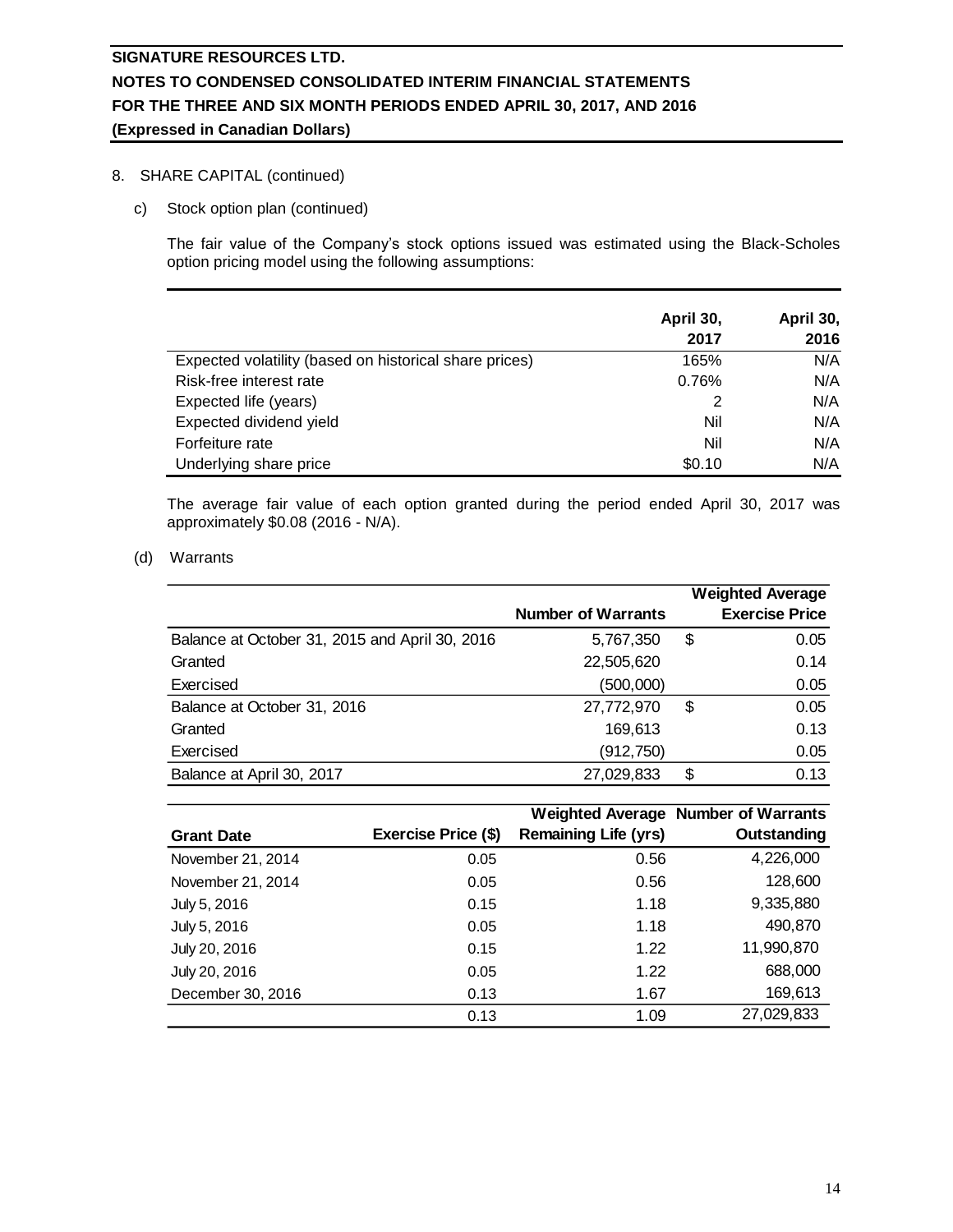### 8. SHARE CAPITAL (continued)

(d) Warrants (continued)

On July 5, 2016, the Company issued 9,335,800 warrants of the Company with an exercise price of \$0.15 per common share, exercisable until July 5, 2018. The fair value for the warrants of \$109,554 was determined using the Black-Scholes pricing model with the following assumptions: exercise price of \$0.15, expected volatility of 100%, an expected life of 2 years, an expected dividend yield of 0%, and a risk-free interest rate of 0.49%.

On July 5, 2016, the Company issued 490,870 finder's warrants of the Company with an exercise price of \$0.05 per common share, exercisable until July 5, 2018. The fair value for the warrants of \$16,690 was determined using the Black-Scholes pricing model with the following assumptions: exercise price of \$0.05, expected volatility of 100%, an expected life of 2 years, an expected dividend yield of 0%, and a risk-free interest rate of 0.49%.

On July 20, 2016, the Company issued 11,990,870 warrants of the Company with an exercise price of \$0.15 per common share, exercisable until July 20, 2018. The fair value for the warrants of \$178,811 was determined using the Black-Scholes pricing model with the following assumptions: exercise price of \$0.15, expected volatility of 100%, an expected life of 2 years, an expected dividend yield of 0%, and a risk-free interest rate of 0.59%.

On July 20, 2016, the Company issued 688,000 finder's warrants of the Company with an exercise price of \$0.05 per common share, exercisable until July 20, 2018. The fair value for the warrants of \$46,784 was determined using the Black-Scholes pricing model with the following assumptions: exercise price of \$0.05, expected volatility of 100%, an expected life of 2 years, an expected dividend yield of 0%, and a risk-free interest rate of 0.59%.

On December 30, 2016, the Company issued 169,613 warrants with an exercise price of \$0.13 per common share, exercisable until December 30, 2018. The fair value for the warrants of \$15,876 was determined using the Black-Scholes pricing model with the following assumptions: exercise price of \$0.13, expected volatility of 191%, an expected life of 2 years, an expected dividend yield of 0%, and a risk-free interest rate of 0.73%.

### 9. ACCOUNTS PAYABLE AND ACCRUED LIABILITIES

|                                           | As at April 30, As at October 31, |    |           |
|-------------------------------------------|-----------------------------------|----|-----------|
|                                           | 2017                              |    | 2016      |
| Accounts payable                          | 83.964                            | £. | 107,999   |
| Accrued liabilities - MNDM <sup>(1)</sup> | 884.325                           |    | 884.325   |
| Other accrued liabilities                 | 83.924                            |    | 109,588   |
|                                           | 1,052,213                         |    | 1,101,912 |

(1) Prior to the acquisition of Cool Minerals and the Lingman Lake Property, the MNDM had requested the removal of certain above ground storage tanks containing approximately 800,000 litres of fuel that was considered a mine hazard. Due to the failure of the prior owners to comply with MNDM's request for it to be cleaned up, MNDM took action and managed the disposition of the fuel at a cost of \$884,325.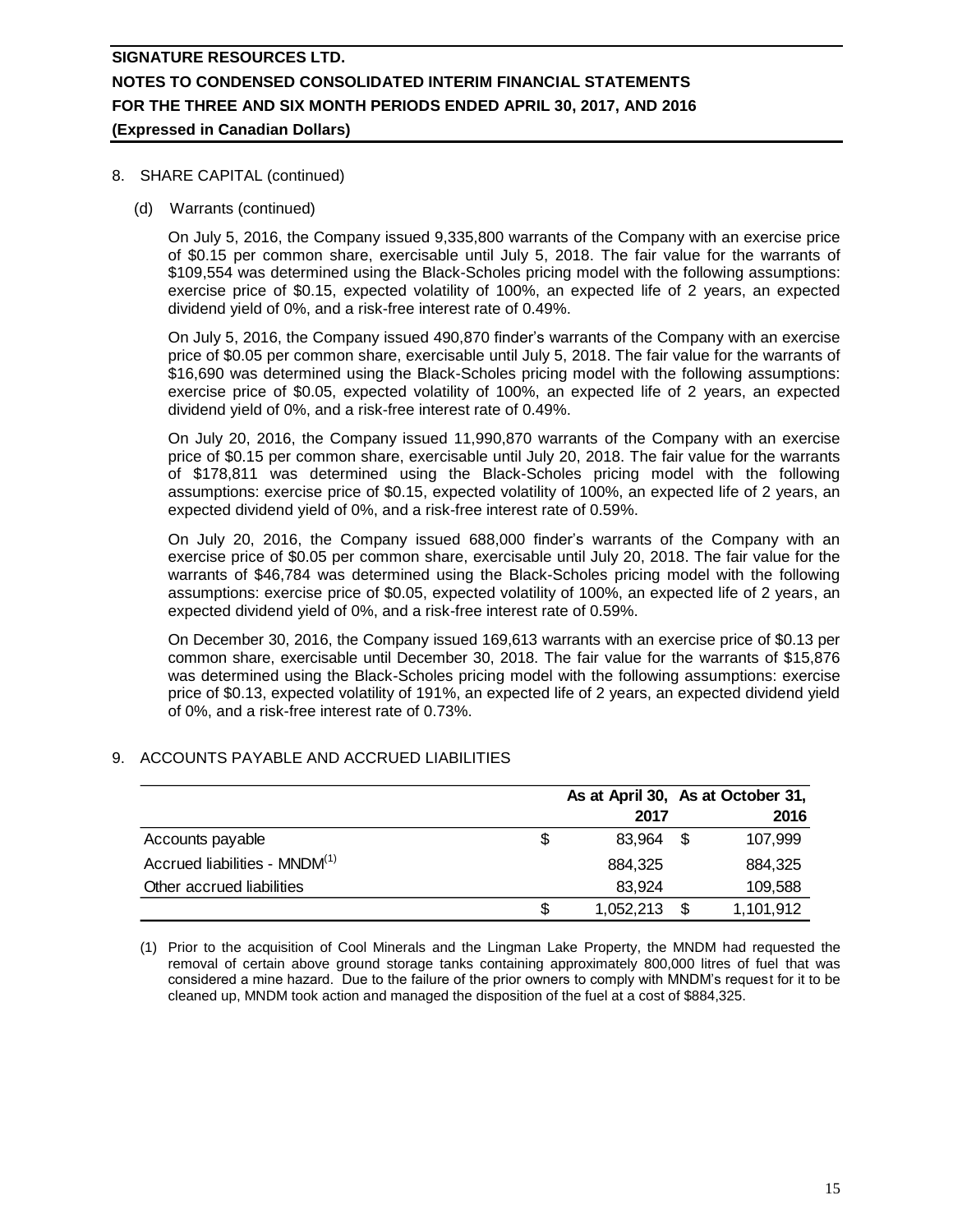### 10. REHABILITATION PROVISION

Rehabilitation represents the legal and contractual obligations associated with the eventual closure of the Company's mining operations either progressively or at the end of the mine life. These obligations consist of costs associated with reclamation and monitoring activities and the removal of tangible assets from the Company's mining sites. Although the Company has had limited exploration, historical work done by other companies has resulted in the MNDM issuing an order to the Company requiring the filing of a closure plan. The Company has not yet prepared a formal closure plan, but has cost estimates for certain tasks which will be required to be completed as part of the request from MNDM and has hence recorded a rehabilitation provision based on these preliminary estimates.

At April 30, 2017, the total amount of the Company's rehabilitation provision was estimated, at initial recognition, to be \$230,000 and is expected to be incurred between 2017 and 2020. The present value of the rehabilitation provision at April 30, 2017 has been estimated at \$252,925 (October 31, 2016 - \$248,937), of which \$13,625 (October 31, 2016 - \$13,402) is current. Additional costs that cannot be estimated are expected to be incurred. A summary of the Company's rehabilitation provision is presented below:

|                                |         |      | As at April 30, As at October 31, |  |
|--------------------------------|---------|------|-----------------------------------|--|
|                                | 2017    |      | 2016                              |  |
| Balance at beginning of period | 248.937 | - 56 | 241,151                           |  |
| Accretion expense              | 3.988   |      | 7,786                             |  |
| Balance at end of period       | 252.925 |      | 248,937                           |  |

#### 11. COMMITMENTS AND CONTINGENCIES

As at April 30, 2017, the Company is required to incur the remaining \$147,206 of eligible expenditures in respect of its December 30, 2016 flow-through financing by December 31, 2017. (Note 14).

### 12. MANAGEMENT OF CAPITAL

The Company considers its capital structure to include the components of shareholders' equity and loans. Management's objective is to ensure that there is sufficient capital to minimize liquidity risk and to continue as a going concern. As the Company's properties are in the exploration and evaluation stage, the Company is currently unable to self-finance its operations. Although the Company has been successful in the past in obtaining financing through the sale of equity securities, there can be no assurance that the Company will be able to obtain adequate financing in the future, or that the terms of such financings will be favourable. The Company did not change its approach to capital management during the periods ended April 30, 2017 and 2016.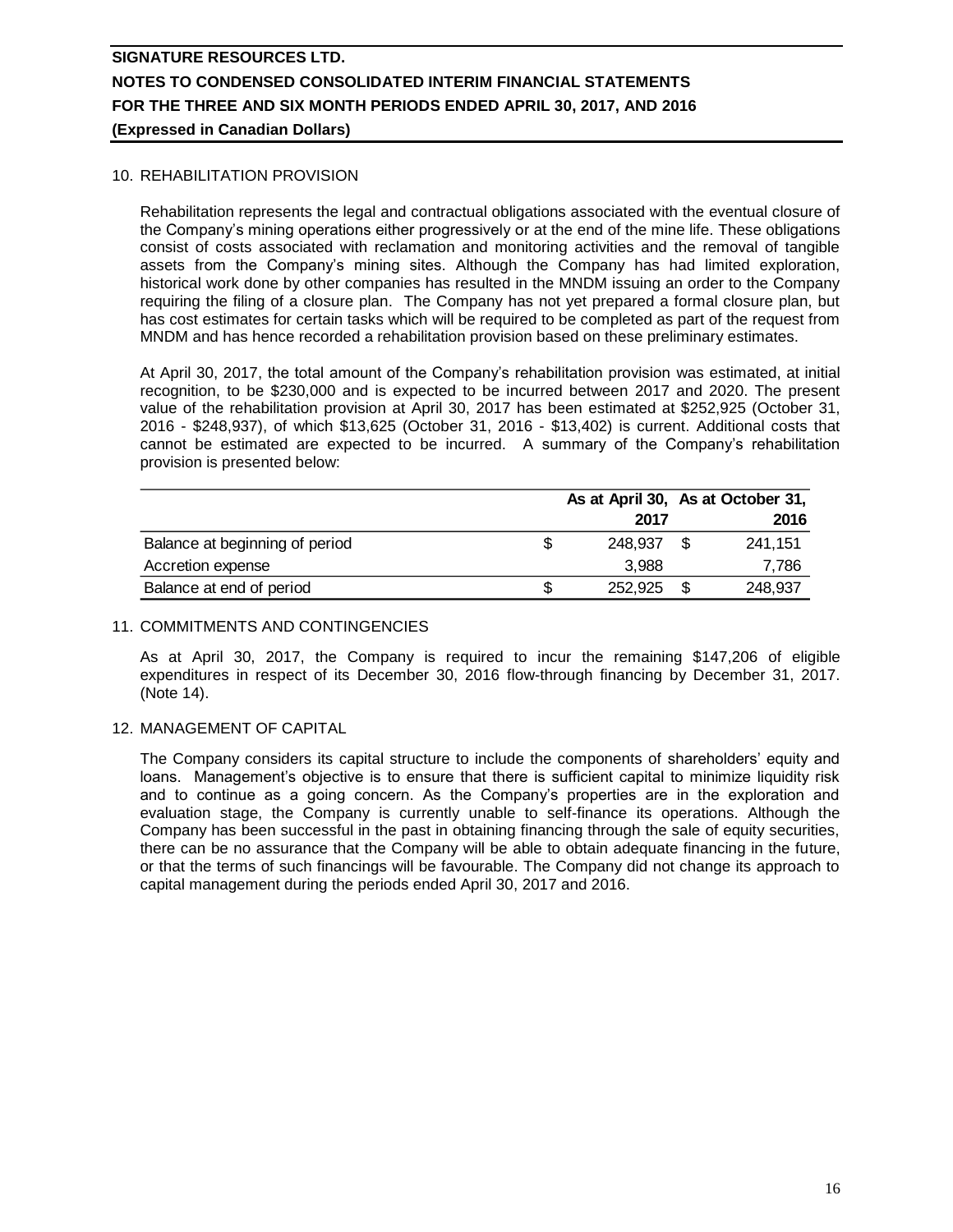### 13. FINANCIAL INSTRUMENTS

Fair Value

The Company's financial instruments consist of cash, short-term investments, amounts receivable, and accounts payable and accrued liabilities. The fair values of financial instruments other than cash and short-term investments approximate their carrying values because of their current nature.

The following table summarizes the carrying values of the Company's financial instruments:

|                                   | As at April 30,<br>2017 | As at October 31,<br>2016 |  |
|-----------------------------------|-------------------------|---------------------------|--|
|                                   |                         |                           |  |
| FVTPL (i)                         | 194.316                 | 350.568                   |  |
| Loans and receivables (ii)        | 22.857                  | 41.526                    |  |
| Other financial liabilities (iii) | 1,052,213               | 1,101,912                 |  |

(i) Cash and short-term investments

- (ii) Amounts receivable
- (iii) Accounts payable and accrued liabilities

The Company classifies its fair value measurements in accordance with the three levels fair value hierarchy as follows:

- Level 1 Unadjusted quoted prices in active markets for identical assets or liabilities
- Level 2 Inputs other than quoted prices that are observable for the asset or liability either directly or indirectly, and
- Level 3 Inputs that are not based on observable market date.

The Company's financial instruments measured at fair value on a recurring basis at April 30, 2017 are as follows:

|                     | ∟evel   | Level 2                  | Level 3                  | $\tau$ <sub>otal</sub> |
|---------------------|---------|--------------------------|--------------------------|------------------------|
|                     | J       |                          | S                        | ጥ<br>Φ                 |
| Cash and short-term |         |                          |                          |                        |
| investments         | 194.316 |                          | ۰                        | 194,316                |
|                     | 194,316 | $\overline{\phantom{a}}$ | $\overline{\phantom{a}}$ | 194,316                |

The Company's financial instruments measured at fair value on a recurring basis at October 31, 2016 are as follows:

|                     | Level   | Level 2                  | Level 3 | Total   |
|---------------------|---------|--------------------------|---------|---------|
|                     |         |                          | æ       | Φ       |
| Cash and short-term |         |                          |         |         |
| investments         | 350,568 |                          |         | 350,568 |
|                     | 350,568 | $\overline{\phantom{a}}$ |         | 350,568 |

#### Credit Risk

Financial instruments that potentially subject the Company to concentrations of credit risks consist principally of cash. To minimize the credit risk on cash the Company places the instrument with a high credit quality financial institution.